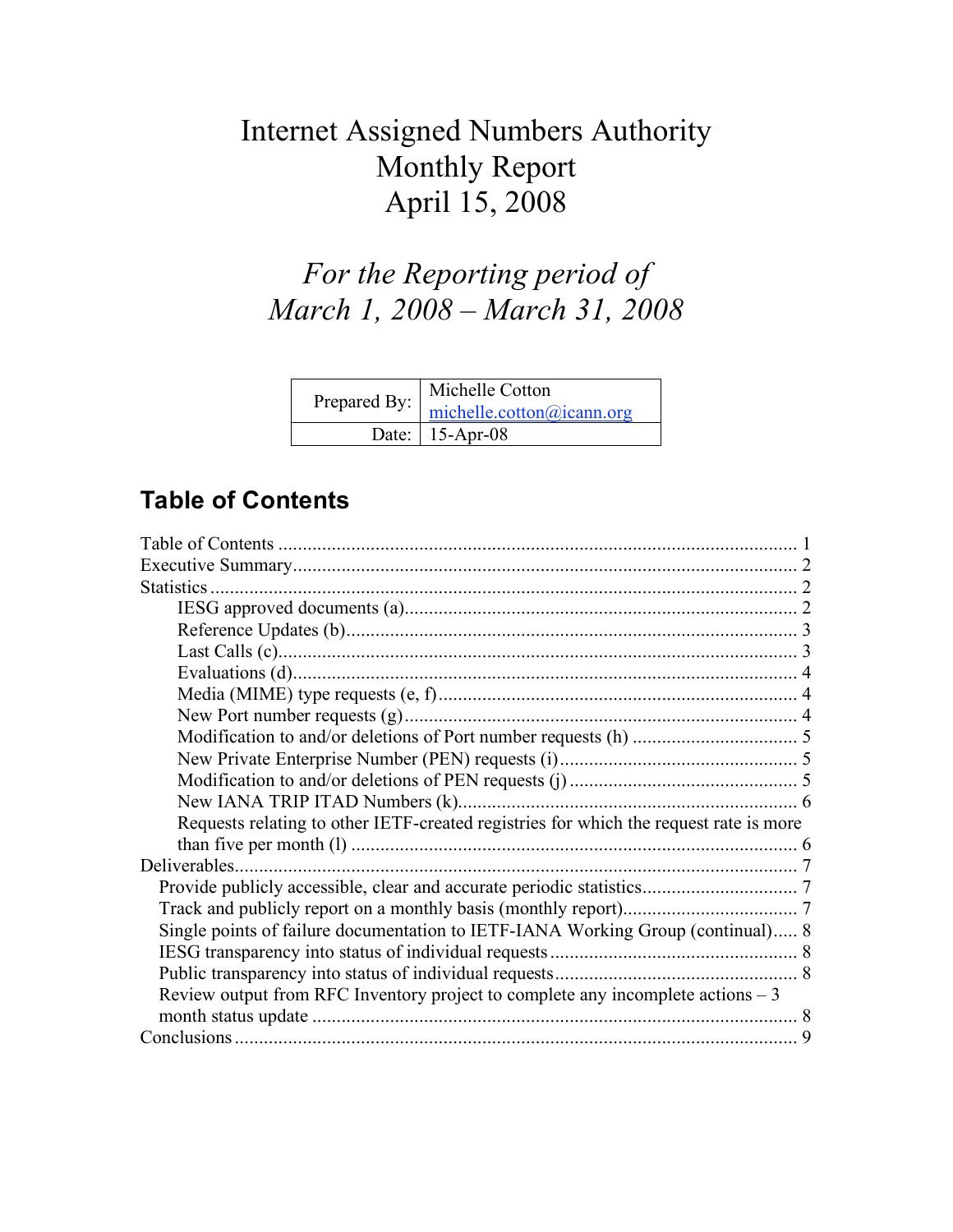## **Executive Summary**

This monthly report provides statistical information of IANA operations as they relate to the IETF. Also included are the deliverables for this reporting period in accordance with the SLA between ICANN and the IAOC with the effective date 1 January 2008.

## **Statistics**

As outlined in the IETF–IANA SLA, IANA is tasked with collecting and reporting on IETF-related statistics.

Below you will find the list of statistics as requested by the SLA, a description of what queue's statistics are being provided to fulfill that deliverable and an analysis of the data for each queue. The actual charts representing the data can be found at http://www.iana.org/reporting-and-stats/index.html.

This month's statistics were generated through running scripts against a ticketing system log database. The charts were generated using java program using Jfreechart library. Full automation has not yet been reached however and IANA continues to work through the remaining challenges to fully automate the statistic reports and charts.

The following types of charts have been defined for each queue for the reporting year  $2008$ 

- Month to month comparison histogram of requests created/closed/open
- Month to month comparison histogram of age groups of closed tickets
- This month's absolute age of closed requests
- Month to month comparison histogram of age groups of open tickets
- This month's absolute age and current state of open requests
- Month to month comparison of mean, median and standard deviation for processing times of closed tickets
- Histogram for cumulative IETF requests for created/closed/resolved at the end of the reporting period and the year to date.

## **IESG approved documents (a)**

*Requests in the "drafts-approval" queue begin at the time IANA receives a notification of an approval or intent to publish a document and end when the RFC-Editor has acknowledged receipt of the notification of completed actions by IANA*

#### DRAFTS-APPROVAL QUEUE

IANA completed a total of 13 requests for the month of March (8 of which were NO IC). 100% of the total requests (including documents with NO IC) were completed within the goal of 14 IANA days or less. For the 5 documents that had IANA actions, the total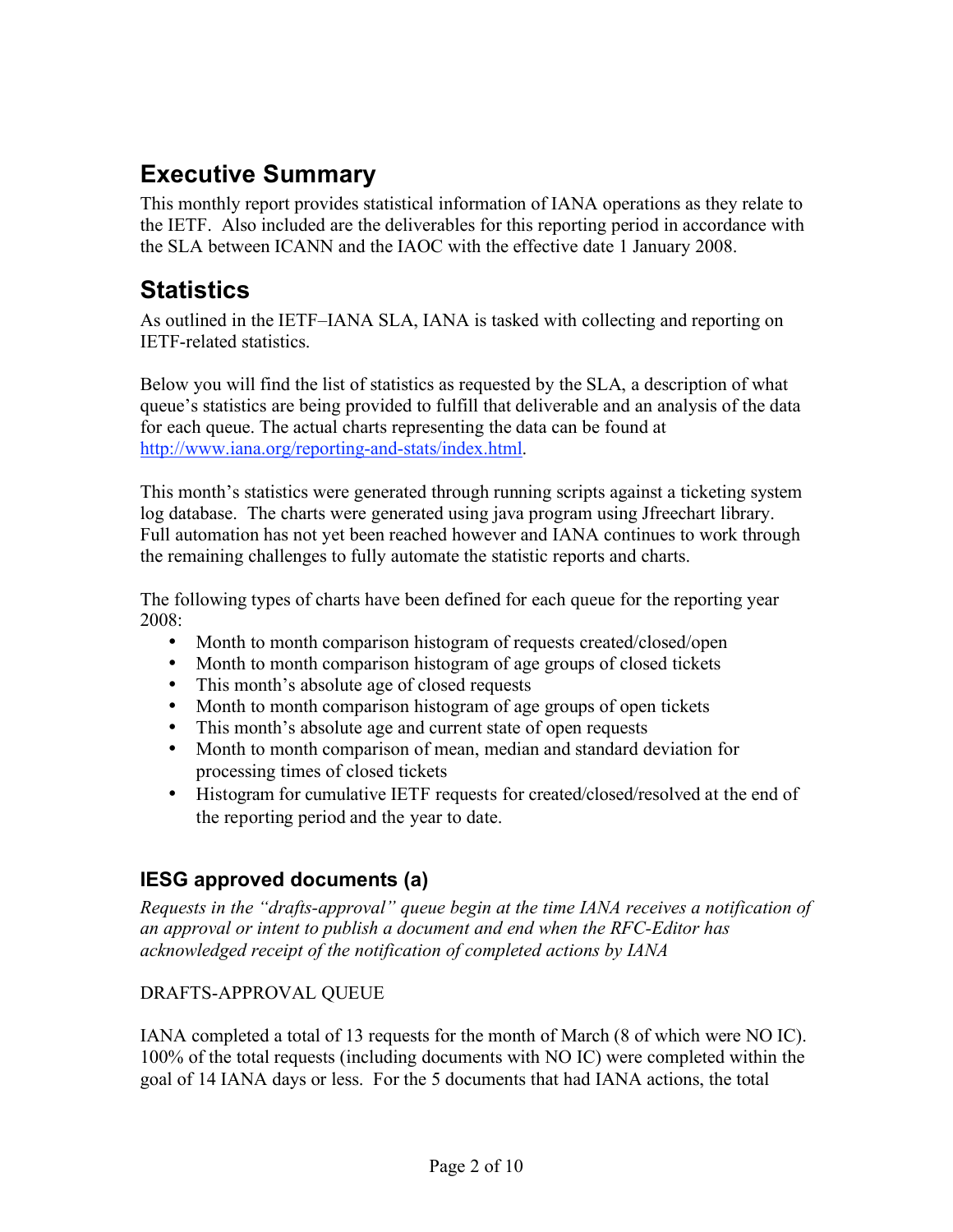processing time for all those requests was not more than 4 days. These requests did not spend more than 3 days with IANA.

As of the last day of March, there were 5 requests open. One request remains on hold and has been open for 154 days. This document continues to wait for another document to be approved before IANA can complete the actions. Two requests are waiting on the Area Directors to provide feedback to the IANA. The remaining 2 requests were being processed as normal.

### **Reference Updates (b)**

*The requests in the "drafts-update-refs" queue begins at the time the RFC-Editor notifies IANA of the RFC number assigned to a document that had actions performed by IANA and ends with IANA updating all references to the document in IANA registries.*

#### DRAFTS-UPDATE-REFS QUEUE

IANA completed a total of 15 requests for the month of March. 100% of the requests were completed within the 7 IANA day goal range. The highest total processing days for these requests was 1 day. As of the end of the month, there were no requests open.

### **Last Calls (c)**

*Requests begin at the time IANA receives a notification of Last Call from the IESG and ends with IANA submitting official comments to the IESG. Each request in the statistics represents a separate/individual Last Call, even if the Last Call is being repeated.*

#### DRAFTS-LASTCALL QUEUE

A total of 34 requests were completed for the month of March. 97% of the requests were completed within their time goals (breakdown below). The 1 request not completed within its 3-week goal range was 1 day late, however the comments were sent in by the given due date.

| <b>Last Call Time Frame</b> | <b>Total Requests</b> | <b>Completed on time</b> |
|-----------------------------|-----------------------|--------------------------|
| 2 weeks                     |                       |                          |
| 3 weeks                     |                       |                          |
| 4 weeks                     |                       |                          |
| 5 weeks                     |                       |                          |

As of the end of the month there were 17 open requests. All open requests were still within the goal times.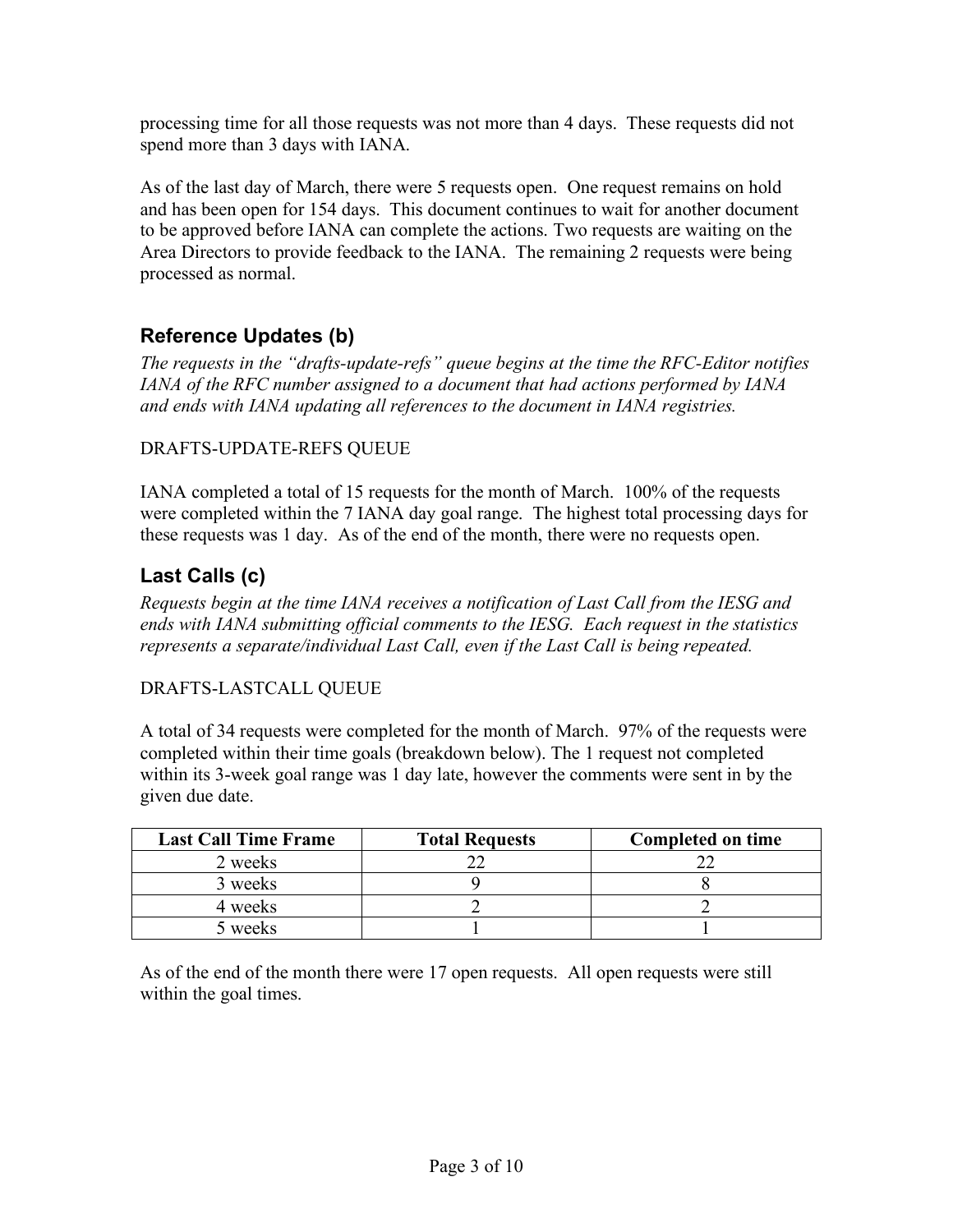### **Evaluations (d)**

*Requests begin at the time IANA receives a notification of Evaluation from the IESG and ends with IANA submitting official comments to the IESG. Each request in the statistics represents a separate/individual Evaluation, even if the Evaluation is being repeated.*

#### DRAFTS-EVALUATION QUEUE

A total of 10 requests were completed in the month of March. 100% of the requests had IANA days of 7 or less. The IANA days do not include the time that the document is waiting for Last Call to finish. The highest number of total processing days for evaluations was 16 days.

As of the last day of the month there were 3 open requests. The highest number of IANA days as of the end of the month was 13 days, however this was due to an error in state changes. Two of the 3 requests were waiting on the Last Call to finish before IANA could send official comments. The remaining request will eventually be moved from the evaluation queue as it is not an official request for evaluation review.

## **Media (MIME) type requests (e, f)**

*IANA receives requests for registration of new Media types. Also received, but rarely, are modification and deletion requests for Media types. All of these are processed in the "iana-mime" queue. These requests begin with the receipt of an application for (or modification/deletion of a Media type and end with the request being resolved with a successful registration, removal or modification. In some cases the requests are closed due to withdrawal of the request by the requester or via administrative closure, typically due to lack of response from the requester. We understand that MIME Media types are currently referred to as just "Media Types". The queue "iana-mime" however, was named prior to this change.*

#### IANA-MIME QUEUE

A total of 4 requests were closed in the month of March. 100% of the closed requests have been completed with an IANA time as outlined in the processing goals of 14 days or less. The majority of the time spent on these request was with the requester and expert.

At the end of the month, there were a total of 4 open requests. Three of the requests were waiting on the expert to complete the review. The remaining request was new and going through normal processing. The maximum number of days any of these requests had been in IANA time as of the end of the month was 5 days. The most number of total days for requests still open as of the last day of March was 13 days.

### **New Port number requests (g)**

*IANA receives requests for assignment of new user port numbers. These requests are processed in the "iana-ports" queue. Port requests begin with the receipt of an*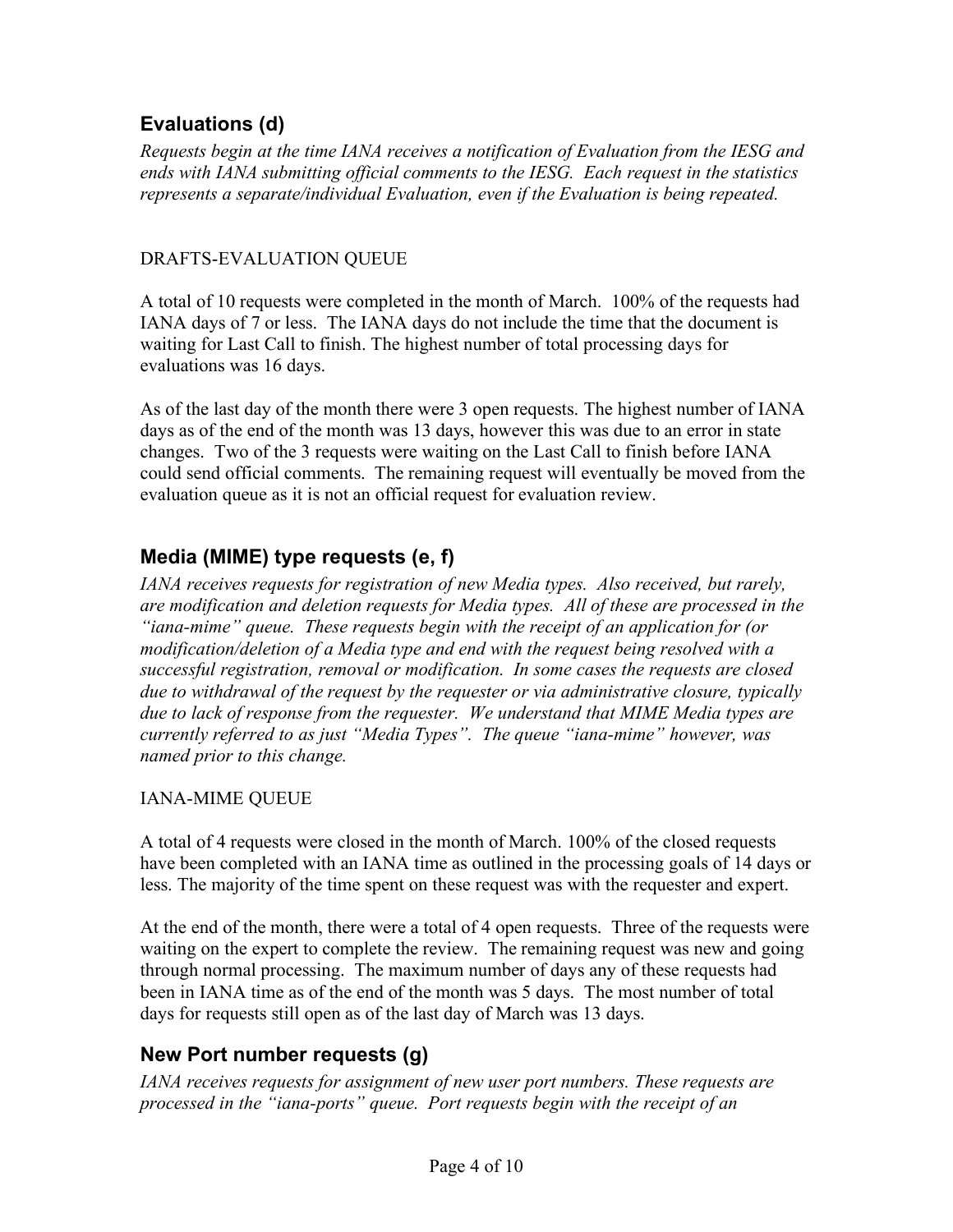*application for a user port number and end with the request being resolved with a successful registration, withdrawn by the requester, or administratively closed.*

#### IANA-PORTS QUEUE

There were a total of 27 requests closed in the month of March. 100% of those requests were processed with an IANA time within the14-day goal. Of the total requests that were closed this month, 1 request had a total processing time of 40 days. The majority of the life of this request was spent with the requester.

As of the end of the month there were 11 requests that were open. All of these had IANA days of 13 or less and all but 1 request was waiting on the requester or the expert. Out of the 11 requests still open, 2 have been open more than 30 days (174 and 127). For both of these requests the majority of the time has been with the requester or expert and some time was needed consulting with the IESG.

#### **Modification to and/or deletions of Port number requests (h)**

#### PORT-MODIFICATION QUEUE

*IANA receives requests for modification of existing port numbers. Also received, but are rare, are deletion requests. Both of these are processed in the "port-modifications" queue. These requests begin with the receipt of a modification (or deletion) request and end with the request being resolved with a successful modification (or removal) or closed due to withdrawal or administrative closure.*

During this reporting period, there were a total of 5 closed requests. 80% of these requests were completed within the goal processing time of 7 IANA days or less. One request had 8 IANA days. The most days for total processing time for these requests was 17 days.

There were 3 open requests at the end of the month. All 3 requests are waiting for a response from the requester and only 1 day had been spent in IANA time so far.

#### **New Private Enterprise Number (PEN) requests (i)**

All PEN (Private Enterprise Numbers) type requests are processed in an automated program that does not go through IANA's ticketing system. The tool includes new, modification and deletion requests. The tool does not yet produce statistics similar to what is available for the other protocol parameter queues. Raw data shows that 190 new PENs were assigned in March 2008.

#### **Modification to and/or deletions of PEN requests (j)**

Modifications and/or deletions of PENs occur in a separate tool in which the statistics production is not yet available. More information can be found above in the "New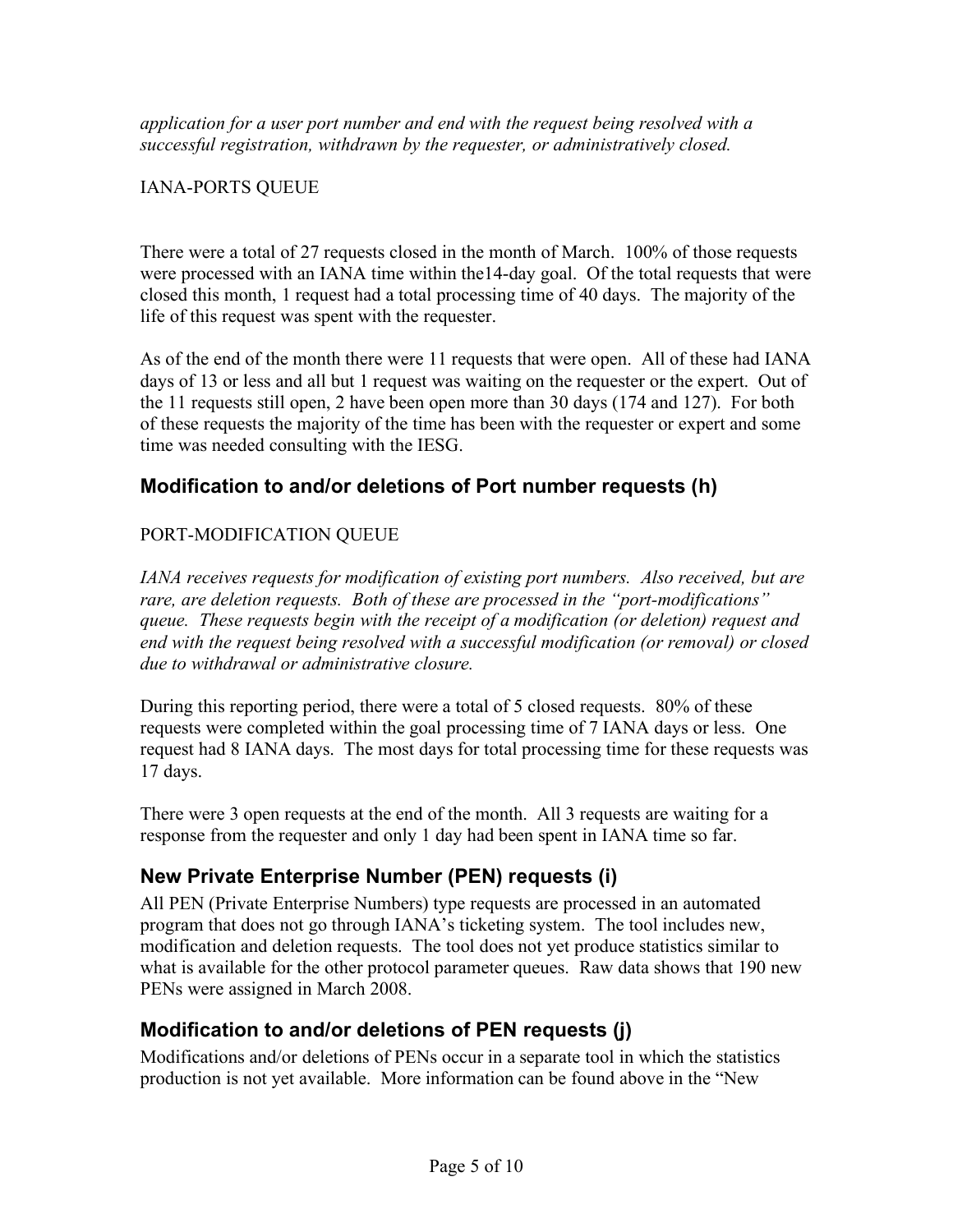Private Enterprise Number (PEN) requests" section. Raw data shows that 14 existing PENs were modified in March 2008.

### **New IANA TRIP ITAD Numbers (k)**

*IANA receives requests for assignment of new TRIP ITAD numbers. These requests are processed in the "iana-trip" queue. Requests begin with the receipt of an application for a TRIP ITAD number and end with the request being resolved with a successful registration, withdrawn by the requester, or administratively closed.*

#### IANA-TRIP QUEUE

There were a total of 13 IANA-TRIP requests closed in the month of March. 85% of the closed requests had an IANA time of 7 days or less. There was one request with a total of 31 days due to unresponsiveness of the requester.

There were 9 requests that remain open at the end of the month. Two requests were waiting on a response from the requester. The remaining 7 requests were following normal processing and were within the goal IANA processing days.

#### **Requests relating to other IETF-created registries for which the request rate is more than five per month (l)**

*For those registries where there are more than 5 requests per month, IANA creates a separate queue for tracking those tickets.*

#### IANA-MULTICAST QUEUE

There were no requests closed during the month of March. As of the end of the month, there were 2 open requests and both requests were within the IANA time goals.

#### IANA-PROT-PARAM QUEUE

*Note: The IANA-PROT-PARAM queue is for all the miscellaneous requests that are not processed in a separate queue due to the lack of volume for any one type of request. These requests can be first-come first-served, expert review, IESG approval or another review method. In the SLA, processing goals are determined on the type of request. However, for this queue there is no separation of request type.*

There were 2 requests closed during the month of March. One request was processed within the appropriate IANA time goals (see breakdown below) and 1 request was administratively closed (not included in the table.

| Request Type | Number of Requests | IANA goal time | Requests completed |
|--------------|--------------------|----------------|--------------------|
|              |                    |                | within goal        |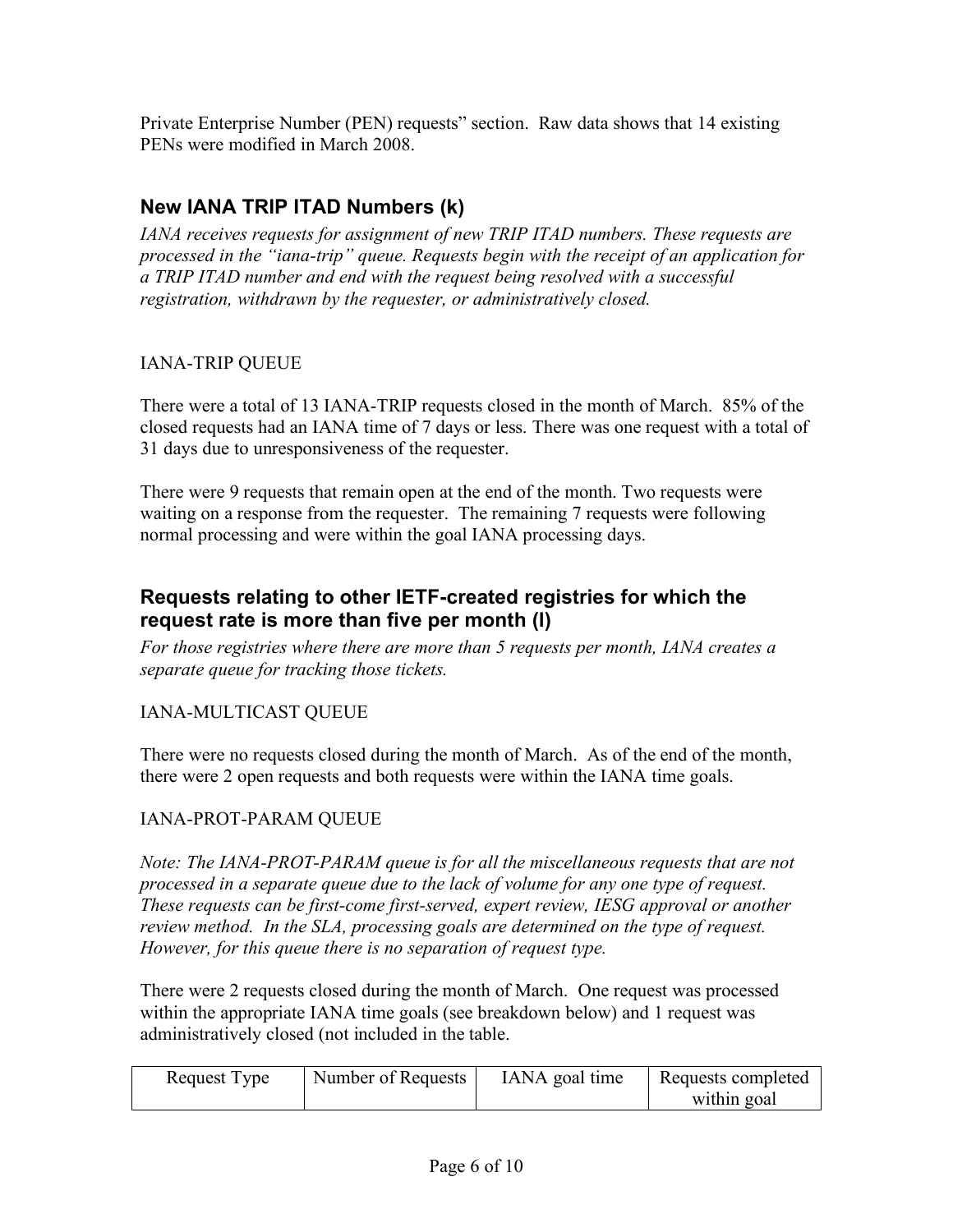| eview<br>. |  | 1000<br>. ההשי<br>$\sim$ |  |
|------------|--|--------------------------|--|
|------------|--|--------------------------|--|

There were 5 requests open as of the end of the month. Two requests were waiting on the requester or expert. Two requests may require some revising of the registries. IANA is working with the requesters, experts and Area Directors to determine the next steps. As of the end of March, the total time for 1 of the open requests had reached 413 days. This request was previously waiting on input from the Area Directors but has since been waiting for a response from the requester. It will be administratively closed if there is not response from the expert.

## **Deliverables**

In accordance with the SLA, the IANA is reporting on the following deliverables due within three (3) months of implementation of the agreement for the reporting year 2008:

- 1) Provide publicly accessible, clear and accurate periodic statistics (continual)
- 2) Track and publicly report on a monthly basis (monthly report continual)
- 3) Single points of failure documentation to IETF-IANA Working Group (continual)
- 4) IESG Transparency into status of individual requests
- 5) Public Transparency into status of individual requests
- 6) Review output from RFC Inventory project to complete any incomplete actions 3 month status update

## *Provide publicly accessible, clear and accurate periodic statistics*

See "Statistics" section of this report and also http://www.iana.org/reporting-andstats/index.html.

## *Track and publicly report on a monthly basis (monthly report)*

The SLA describes 3 items IANA will provide monthly reports. These items are outlined below along with a description of actions taken for each.

a. Resource allocation statistics as described in SLA item 18

In item 18 of the SLA, there is a detailed list of statistics to be produced for the monthly report. The agreed upon partial statistics are found in the "Statistics" section of this report.

b. The utilization of all identified finite resources defined within ICANN/IANA registries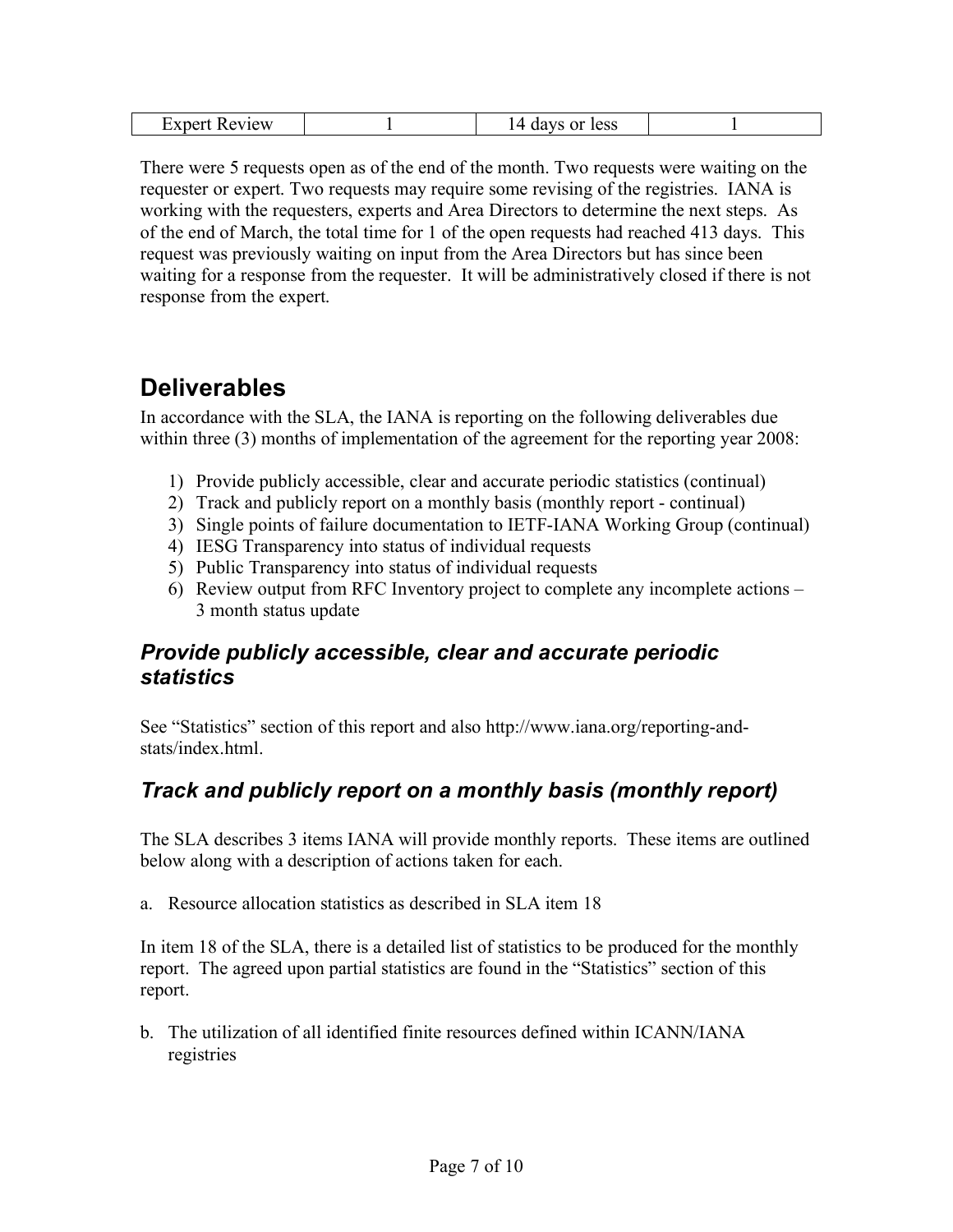The IANA is undertaking a project to review all registries to identify those that are finite and additionally those that are in danger of being exhausted. As of the end of this reporting period, no registries have been identified as being in danger of exhaustion. IANA will continue to report findings in future monthly reports.

c. Efforts that have addressed single points of failure/expertise (see item 3 in the SLA)

## *Single points of failure documentation to IETF-IANA Working Group (continual)*

In conjunction with the monthly report, the IANA submits a separate document to the IETF-IANA Group documenting what steps have taken place to examine all known single-points of failure related to the IETF work. For those known single-points of failure, IANA will describe what actions were taken to correct where the point existed or what plan has been put in place for future resolution. During this reporting period, no single-point of failure was identified.

## *IESG transparency into status of individual requests*

The IESG now has the ability to check both the existence and status of IETF related requests in the IANA ticketing system. The IESG has been sent a separate message with instructions on how to obtain a login/password for obtaining access to the information. IANA is currently reviewing this new tool and the current output to determine where further improvements could be made for providing the IESG additional information.

## *Public transparency into status of individual requests*

An individual requester now has the ability to check both the existence and status of their request. The requester will be provided with a URL when they create a ticket with IANA. At this URL, https://rzm.iana.org:8080/ticket-status/app, the requester enters their numerical ticket number and they will be provided with the status of the request, which queue it is in and the date created. IANA is currently reviewing this new tool and the current output to determine where further improvements could be made for providing the requester additional information.

Note: The URL mentioned above is at a temporary location as IANA is currently in the middle of some server changes and will be moving it by the end of April. The Requester will be provided the updated URL after the migration has been completed.

## *Review output from RFC Inventory project to complete any incomplete actions – 3 month status update*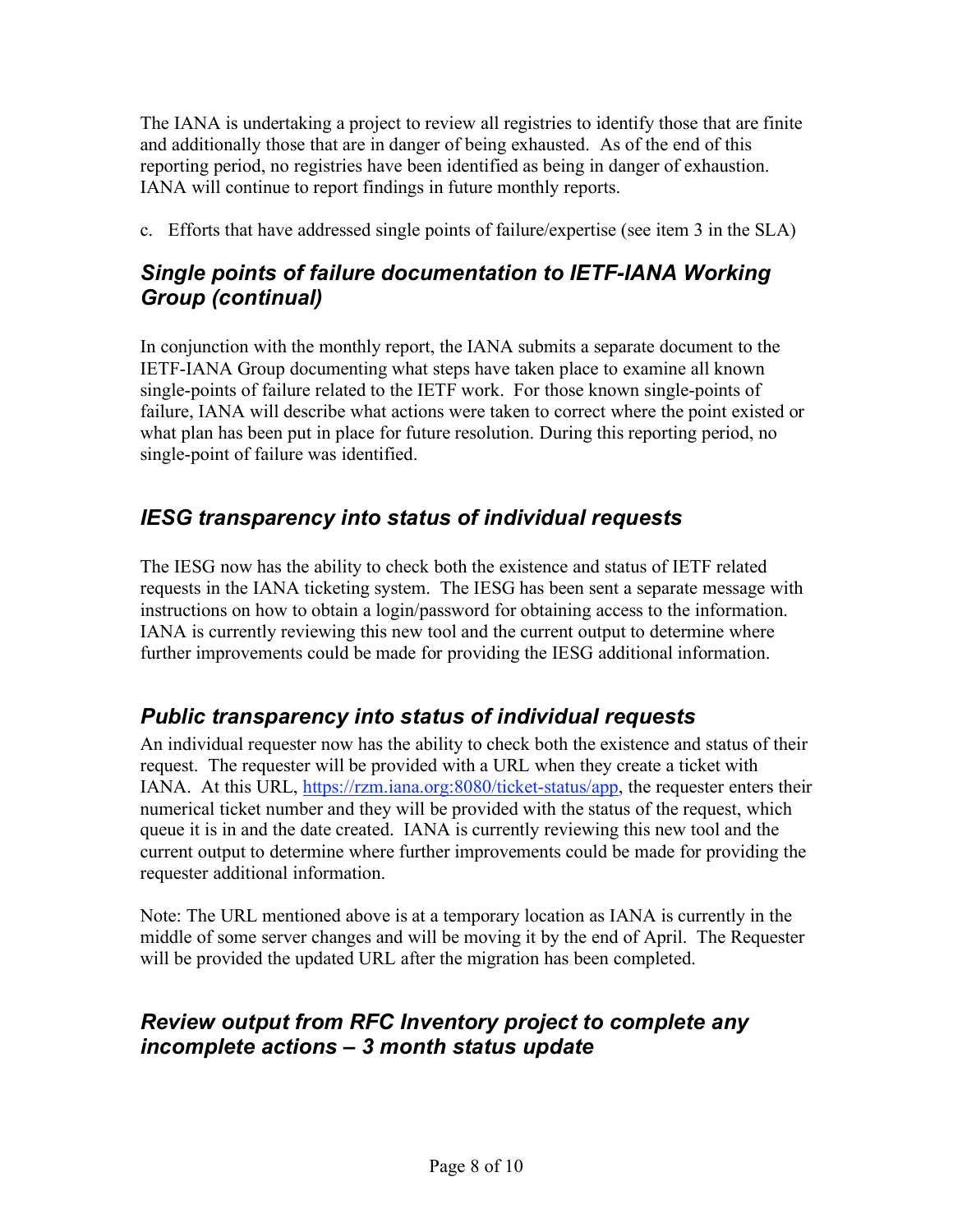During 2007, IANA reviewed RFCs 1-4500 and gathered data about any IANA actions that were not completed through publication. Incomplete actions included typos, reference updates, to missing registries. As part of the deliverables for the 2008 SLA, data output for 1500 RFCs will be reviewed and proposed actions will be categorized. Actions will be completed or communications to clarify the proposed actions will begin. During the last 3-month period, IANA has reviewed the results of the data for the following blocks of RFCs and created action tickets to perform the incomplete actions or modifications:

| <b>RFC Block</b>            | Number of Tickets Created  |
|-----------------------------|----------------------------|
| $1 - 255$                   |                            |
| 256-500                     |                            |
| 501-750                     | $\mathbf{\Omega}$          |
| 3000-3099                   | 11                         |
| 3100-3250                   | 14                         |
| 3251-3350                   | 20                         |
| 3351-3500                   | 18                         |
| 3501-3750                   | 30                         |
| 3751-4000                   | 17                         |
| 4001-4250                   | 25                         |
| 4251-4500                   | 28                         |
| <b>Total RFCs Reviewed:</b> | Total Tickets Created: 163 |
| 2250                        |                            |

To better understand the types of additions/modifications that needed to be performed, IANA categorized the types of changes requested in each ticket. It is possible for a ticket to have more than one type of change. See below for the results:

| Type of Change                       | Number of tickets |
|--------------------------------------|-------------------|
| <b>Create Registry</b>               |                   |
| Matrix Update                        | 40                |
| Reference Update                     | 80                |
| <b>Registration Procedures</b>       | 20                |
| Typo Fix                             | 12                |
| Update existing registry             | 35                |
| Other (not part of above categories) | 15                |

IANA has only completed work for 4 tickets from the breakdown in first table. A schedule for completing the work items has been set-up for the next 6-month period. Another status report on both ticket creation and work completed will be provided in the  $6<sup>th</sup>$  month report.

## **Conclusions**